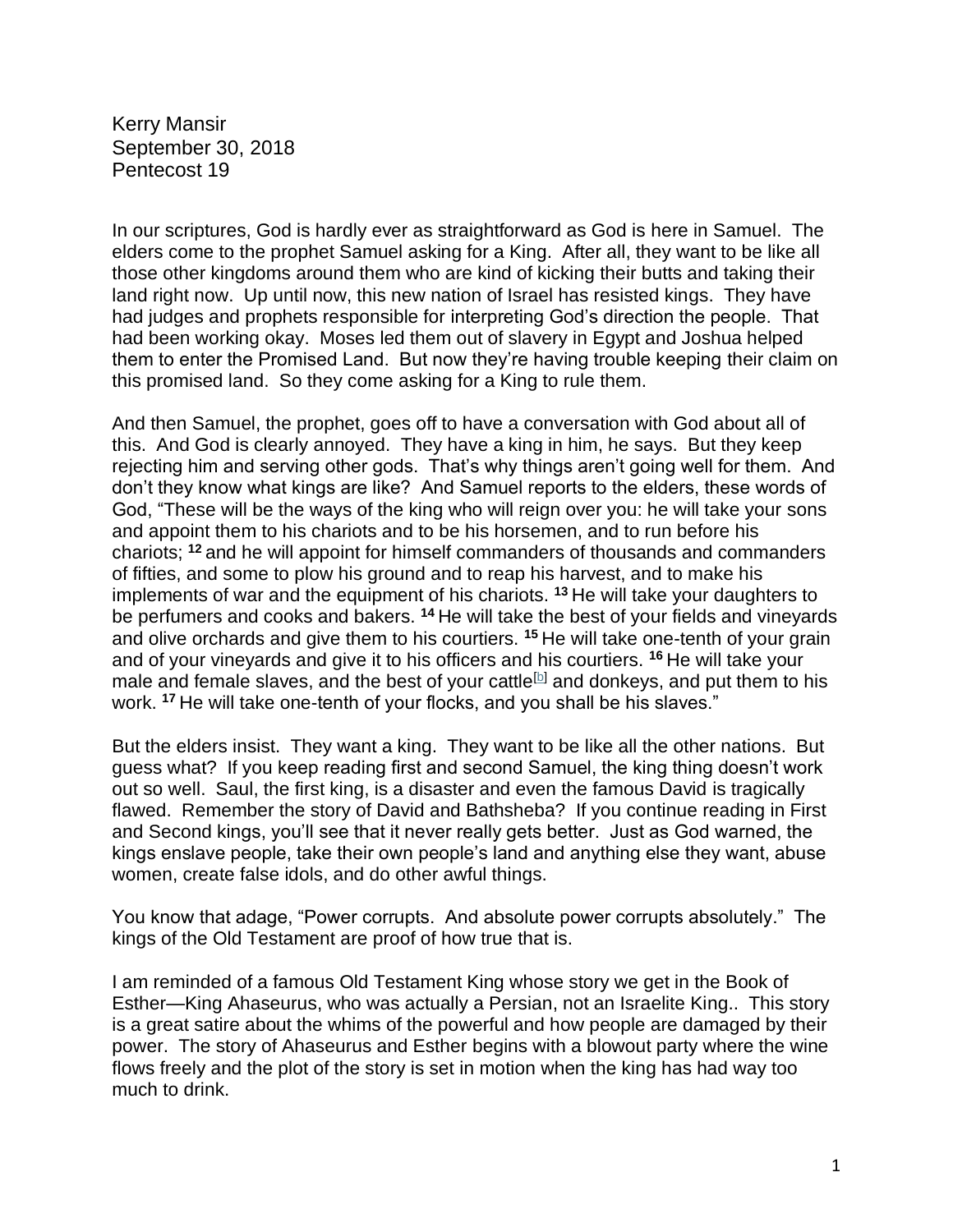It is set during the Babylonian captivity when the Jewish people had been exiled from Jerusalem and forced to live under the rule of Persia.

To celebrate the wealth and splendor of his kingdom, King Ahasuerus threw a big party. I mean a BIG party—a party that went on for six months in the kingdom and ended with seven days of festivities in the city of Susa, the fortified city of the King. At the end of the party, when the king was quite drunk, he sent for his queen, Vashti, wanting to display her beauty before all the men of his court. He asked for her to be brought to him wearing the royal diadem. Now, some traditions hold that he wanted her to wear ONLY the royal diadem—nothing else, when she came before the men. Vashti, knowing the impropriety of this request, and not wanting to be put on display for her husband's friends refused to appear before him.

Furious at her defiance, the King consulted his advisors as to what he should do and ended up commanding that Vashti never come into his presence again and stripped her of the royal title. As his advisors explained, any treatment less harsh might have meant that women throughout the kingdom would start disrespecting their husbands. They couldn't let that happen.

This put Ahasuerus in the position of needing a new queen. After much pageantry and fanfare, he chose Esther, a Jewish orphan under the care of her uncle Mordecai.

Haman, the evil villain of the story, is the king's highest official. Haman and Mordecai, Esther's uncle, are bitter enemies. One day when Haman was riding through the city gates on his horse, Mordecai refused to bow down before him, citing his Jewish faith as the reason. Haman, enraged, quickly plotted to kill not only Mordecai but all of the Jews in the kingdom, and he easily convinced the King to issue a decree commanding just that.

Mordechai realized that only Esther, whose Jewish identity has been hidden, but who bears the favor of the King, can save the Jews in the Kingdom from being massacred. Esther is understandably scared to intervene with the King, but Mordechai insists that she cannot stay silent and says to her,

"Don't think that just because you live in the king's house you're the one Jew who will get out of this alive. Who knows? Maybe you were made queen for just such a time as this."

So Esther mustered up the bravery to approach the king without invitation. She hosted a feast for the King and Haman. At the feast, Ahasuerus offered to grant a wish to her. And, of course, she used that opportunity to request that the lives of her people and her

own be spared. The king, ever clueless as to what was really going on in his kingdom was furious to discover that his queen's life had been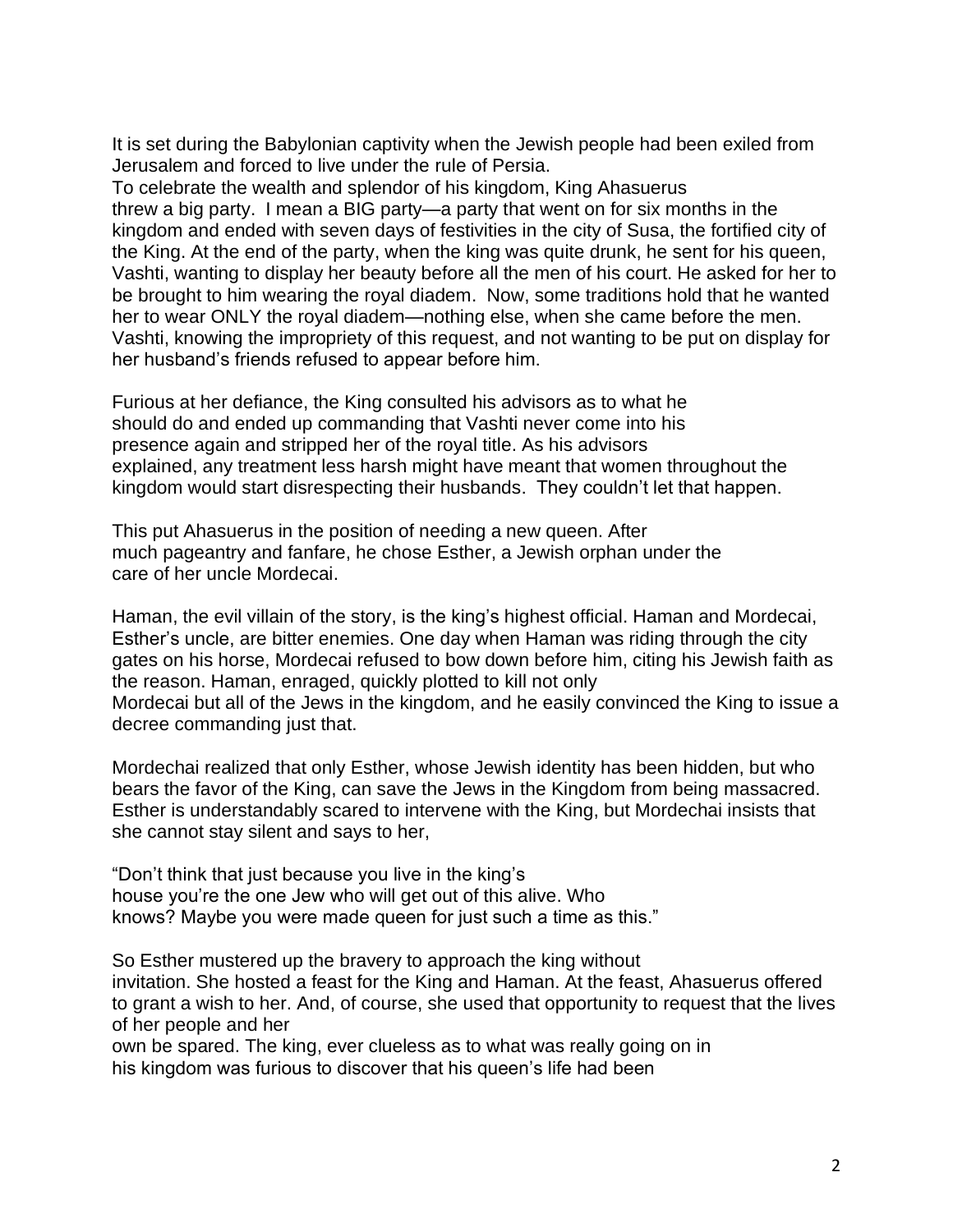threatened. When he demands to know who was responsible, he discovers that Haman was behind the plot.

Haman doesn't get out of this story alive. He is hanged on the very gallows that he had built to kill the faithful Mordecai. The king goes on to decree that all the Jews should be saved, and a national holiday, a day of merrymaking and feasting, was initiated to remember the saving of the Jewish people in Persia. This is the celebration known as Purim.

But despite his decree and saving the Jews, King Ahasuerus is no hero. His arbitrary decisions about life and death have tragic consequences.

The book of Esther is a satire. It's not history. And it's certainly not an instruction manual on how to live a godly life. After Esther and the Jews are saved from extermination, Esther and Mordecai get permission from the King to exact their revenge by slaughtering more than 75,000 non-Jews in the kingdom. And, one must ask…. Why do the people of Susa get punished for the whims of their king and his trusted advisor, Haman? After all, they were not the ones who made the edict to have the Jews in the kingdom killed.

But that's what satire does. Satire uses hyperbole to show

vices, shortcomings, and abuses and to ridicule and shame those in power. The childlike and dangerous behavior of King Ahasuerus reminds us that the leaders don't act in a vacuum. Their schemes, particularly those designed without any thought of whom they will injure,

have far-reaching consequences.

Satire comments on the ways things are. Points at the way things should be. And isn't afraid to take aim at the powers of the world.

Esther's story shows us how precarious those without power are, especially when so much power is concentrated at the top. Her story is a call for us to consider the ways in which some women and others deemed less valuable in our society continue to live vulnerable lives.

Esther's beauty won her a place on the throne, but it never made her safe. She was still always in danger of the whims of the king.

And we cannot forget Vashti, the first queen. When she refused an order from the king, she was cast away.

In both cases, Esther and Vashti served as objects--not in charge of their own destinies, even their own bodies, but at the mercy and whims of men with power. And yet, even in their vulnerability, they found agency, and their actions changed the fate of many. We cannot forget either of their stories. In this tale of the salvation of the Jews in a foreign land, it took both the bravery of Esther and the defiance of Vashti to change